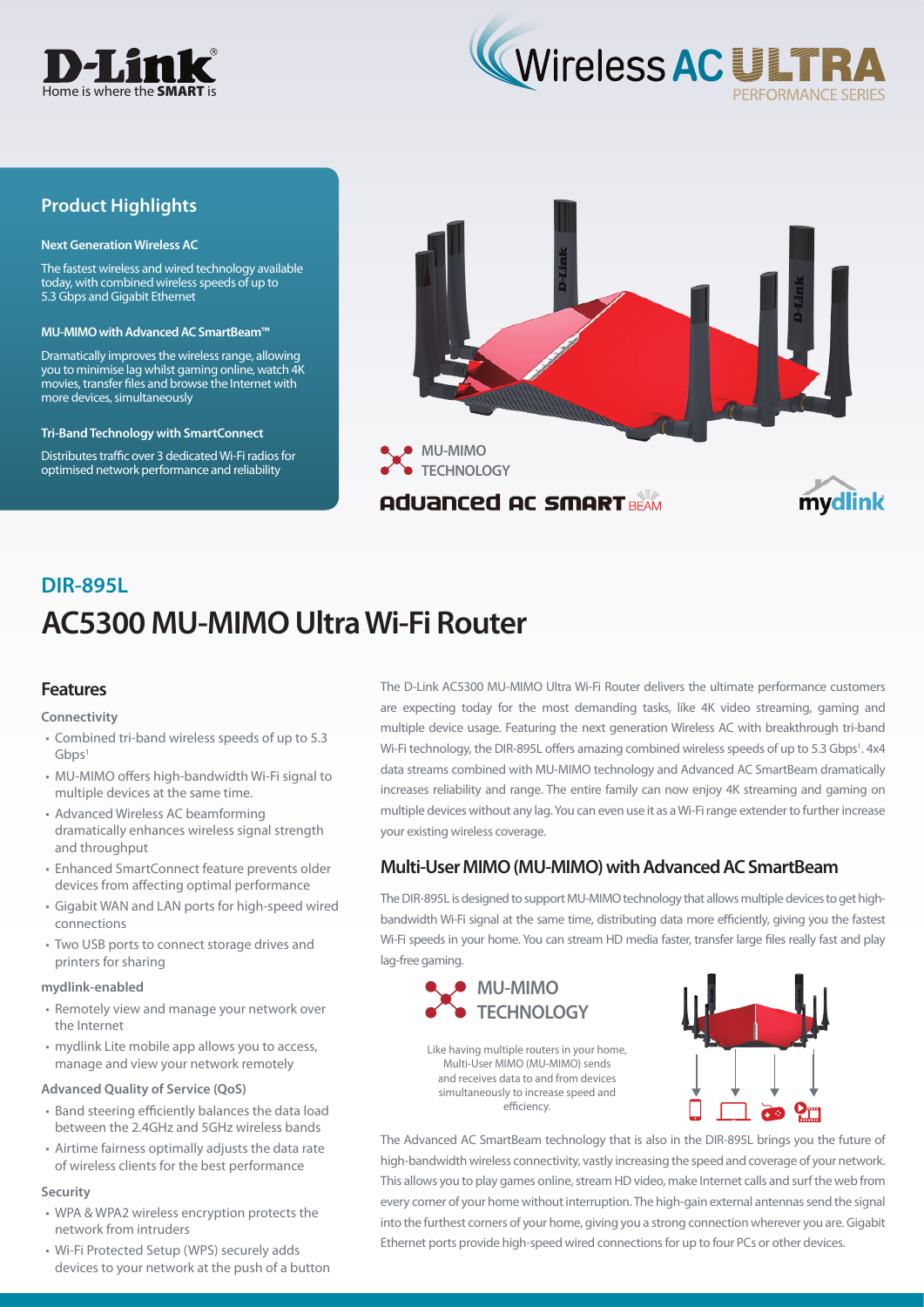

## **DIR-895L AC5300 MU-MIMO Ultra Wi-Fi Router**

## **Reliable and Efficient**

Using the latest Wireless AC technology, which can provide combined transfer rates of up to 5.3 Gbps<sup>1</sup> (1,000 Mbps in 2.4GHz + 2,167 Mbps in 5GHz + 2,167 Mbps in 5GHz), the DIR-895L operates on the 2.4 GHz and two 5 GHz wireless bands at the same time using concurrent tri-band technology and 8 external antennas. This allows you to browse the web, chat and email using the 2.4 GHz band on your smartphone or tablet, whilst simultaneously streaming 4K videos, playing online games, or making Internet phone calls on the 5 GHz band on your computer or smart TV.



#### **Tri-Band Technology with SmartConnect**

Distributes traffic over 3 dedicated Wi-Fi radios for optimised network performance and reliability.



**Band 3** Up to 2,167 **Mbps**  (5GHz) Dual Band AC Wi-Fi Devices

**Band 1** Up to **1,000 Mbps**  (2.4GHz) All legacy Wi-Fi Devices



Advanced Quality of Service (QoS) prioritises the most important data, such as movie streaming and online gaming to eliminate video buffering and minimise lag. The SmartConnect feature efficiently balances the data load between the three bands, while airtime fairness ensures that wireless clients receive the most appropriate bandwidth for their needs.

## **Easy to Set Up and Use**

Get the DIR-895L up and running in no time using the intuitive, touchscreenenhanced web browser setup wizard or the QRS (Quick Router Setup) Mobile app on your smartphone or tablet. Simply plug in the router, connect wirelessly to it and follow a few easy steps to get your home network connected without having to touch a computer. You can also set up a secure network with the touch of a button using Wi-Fi Protected Setup. Simply press the WPS button to instantly establish a secure connection to a new device. If you have additional mydlink products, you can take advantage of mydlink Zero Configuration™. Connect your mydlink-enabled device to the DIR-895L and the router will automatically link it to your mydlink account with no configuration required.

## **Use mydlink™ to Monitor Your Network**

The AC5300 MU-MIMO Ultra Wi-Fi Router is mydlink Cloud enabled, so you can effortlessly access and view your network no matter where you are. See who is connected to your router, change settings or block someone from using your network connection, all from an Internet-connected PC, tablet, or smartphone. Parents can monitor what sites their children are visiting, to stay informed and in control on the go.



With the free mydlink Lite app for iOS, Android and Windows Phone devices you can quickly and easily stay in control of your network anywhere with a Wi-Fi or mobile Internet connection.

## **File Sharing at Your Fingertips**

The mydlink SharePort app allows you to connect a USB storage device to the DIR-895L and instantly share documents, movies, pictures, and music with mobile devices. Put your music library on a USB drive and share it with everyone else in your home or share photos across smartphones, tablets and computers. Stream media files to multiple devices without interruption, or save them to your device for offline playback. The intuitive interface lets anyone immediately connect to a variety of entertainment options stored securely on your own storage device.



The mydlink SharePort app for iOS or Android devices allows you to create a secure and personal cloud storage. Simply plug in a USB drive to the router to save, access and share files, music, video, photos from anywhere in the world on your smartphone or tablet through Internet with the free app. It's also a great way to enjoy media without using valuable memory on your mobile device!

**Connectivity**